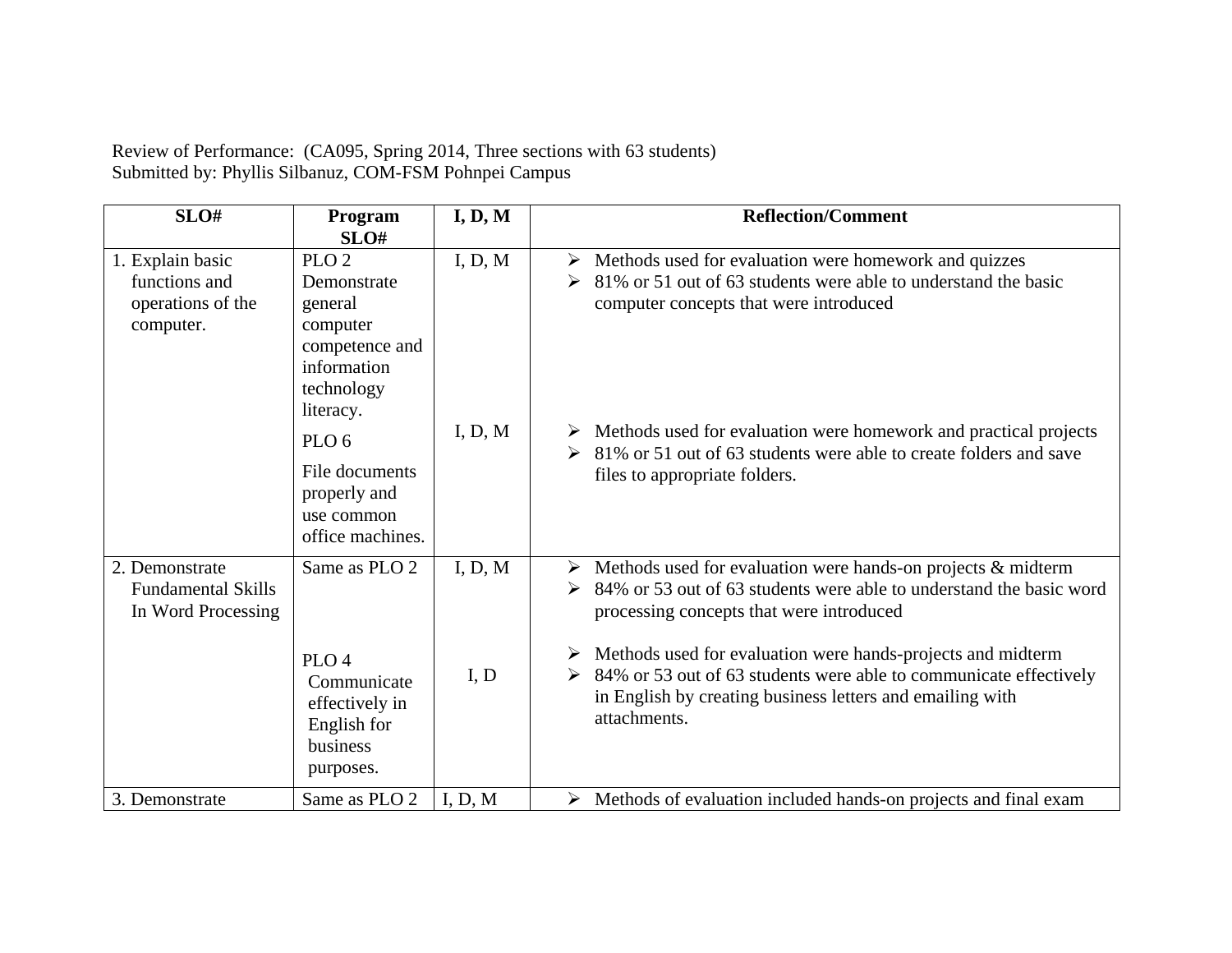| fundamental skills in<br>Spreadsheet.                                     |                               | 57% or 36 out of 63 students were able to demonstrate the basic<br>➤<br>acquired skills in the applications.                                                                                                                                              |
|---------------------------------------------------------------------------|-------------------------------|-----------------------------------------------------------------------------------------------------------------------------------------------------------------------------------------------------------------------------------------------------------|
| 4. Demonstrate<br>fundamental skills in<br>Presentation and<br>Multimedia | Same as PLO 2 $\vert$ I, D, M | $\triangleright$ Methods of evaluation included working on projects, creating and<br>presenting a PowerPoint presentation and final exam.<br>70% or 44 out of 63 students were able to demonstrate the basic<br>➤<br>acquired skills in the applications. |

**Additional observations:** Morning students performed better than afternoon students.

**Special comments:** 79% or 50 students passed and 21% or 13 students didn't pass due to excessive absences and missed projects/exams. The target for SLO3 was not met because less than 70% of the students were able to pass the SLO.

| <b>Courses</b> | n      | Β  |    |   |   | <b>Total</b> | W |
|----------------|--------|----|----|---|---|--------------|---|
| <b>CA095P1</b> | ς<br>د | 8  | ь  | ت |   | 23           |   |
| <b>CA095P2</b> | 3      | ь  | 11 |   |   | 23           |   |
| <b>CA095P3</b> | ے      | ັ  | 8  | ← |   | 17           |   |
| <b>Total</b>   | 8      | 17 | 25 |   | b | 63           |   |

| SLO <sub>1</sub> | SLO <sub>2</sub> | SLO <sub>3</sub> | SLO <sub>4</sub> |
|------------------|------------------|------------------|------------------|
| 51               | 53               | 36               | 44               |
| 81%              | 84%              | 57%              | 70%              |

**Recommendations:** More time needs to be spent on SLO3 (spreadsheets) for students to understand and perform better. Encourage students to minimize absences to lessen projects/quizzes missed.

Signature: Phyllis Silbanuz, Professor<br>
Date: May 14, 2014